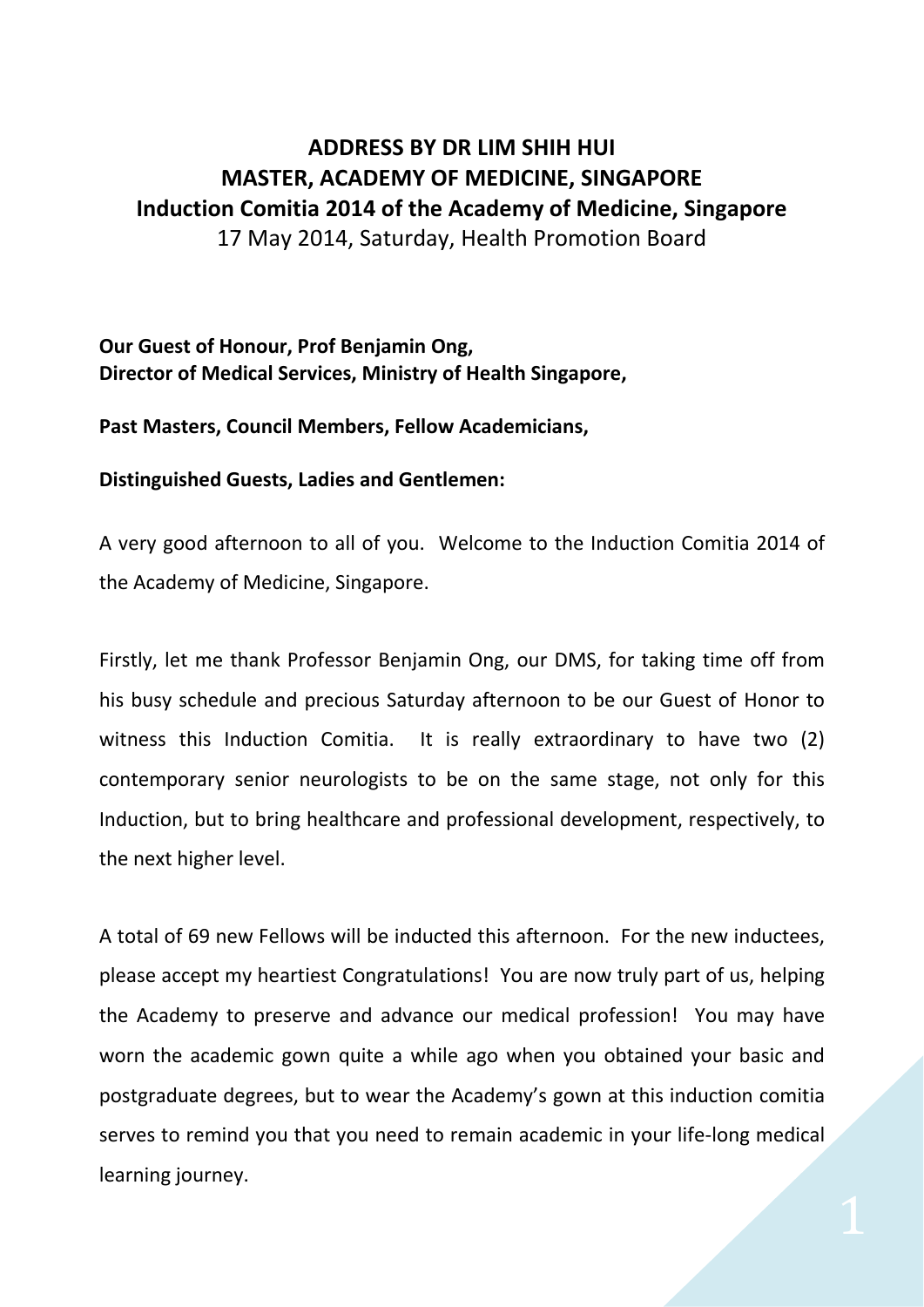As specialists in your own field and Fellows of the Academy, I have no doubt you will maintain your clinical competencies by actively taking part in your continuing professional development programme. What you need to pay particular attention is to continue to maintain a high standard of professional and ethical practice which is expected of you by the Academy and our profession.

In your pursue for medical excellence and attempt to fulfill your dream to be super- or sub-specialist, nationally and in the region, I urge you not give up the basics and foundation of medicine. Since I am a physician, I shall touch on the specialty called General Internal Medicine which is the foundation for all IMrelated specialties. For those of you in one of the IM specialties and being rostered to cover General Internal Medicine in your hospital, please do not be unhappy because your subspecialty patients are benefitting from your continuing experience gain in IM cover. I shall address the issue of General Surgery later.

We have witnessed the advancement of medicine since we graduated many years or decades ago. It was a norm the last 30 to 40 years that shortly after completion of advance training in Singapore, we proceeded with HMDP fellowship, to learn specialized skills which were not well-established in Singapore. For example, Prof Ben Ong and I underwent general neurology training in Singapore after basic training in General Internal Medicine. Following that, we went for HMDP, not in "General" Neurology but a subspecialty of neurology: he went for training in Clinical Neuro-immunology in the UK while I went to USA to do Epilepsy and Clinical Neurophysiology. We both excelled in our own sub-specialty of neurology and our patients benefited from the knowledge and experience we garnered locally as well as from abroad.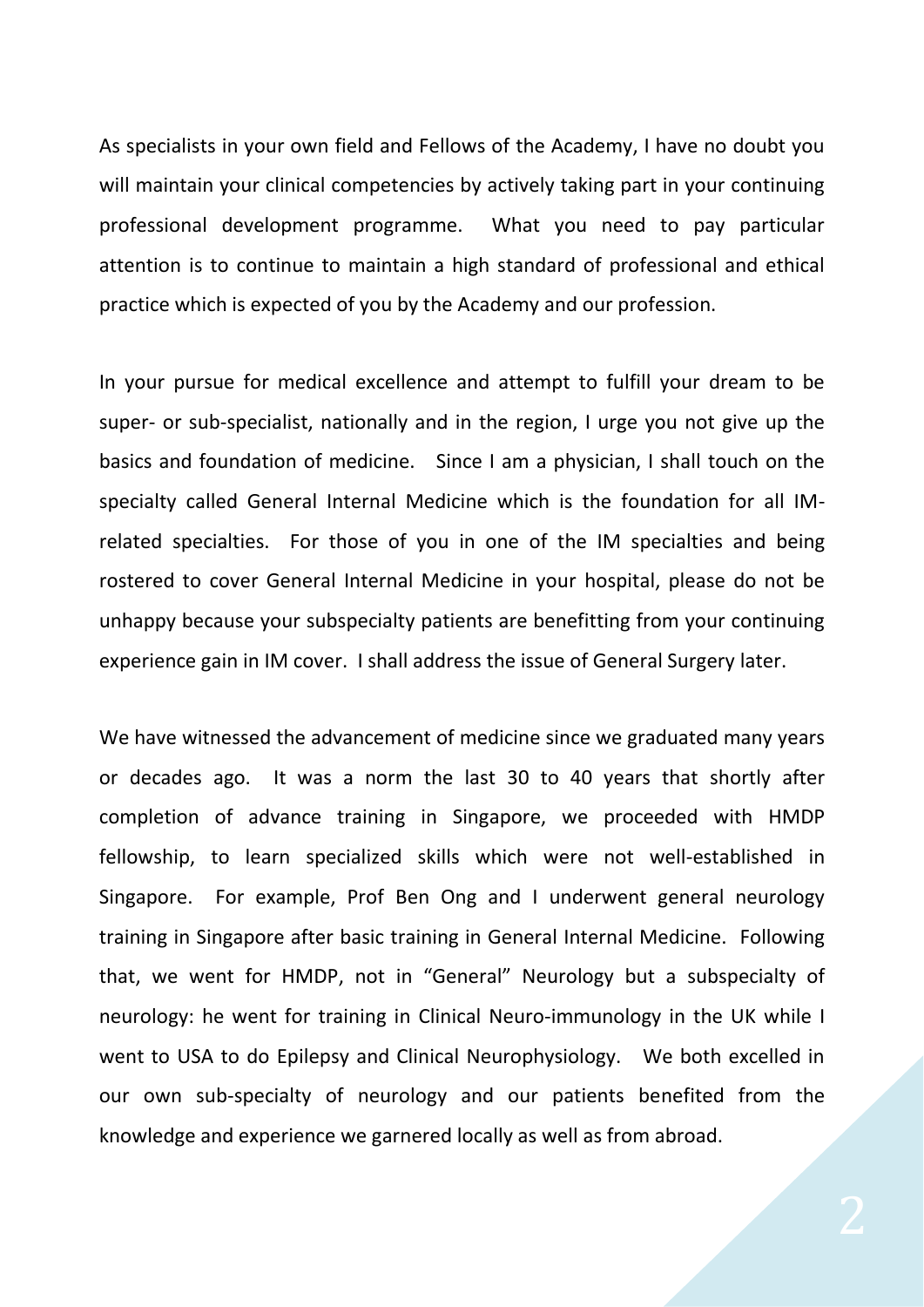Specialization, sub-specialization and super-specialization are the norm the last 20-30 years! It is not surprising that medicine in Singapore has become mainly disease-base or organ-base. As you know, we now have 35 medical specialties, 5 medical subspecialties and 7 dental specialties. Many specialists or sub-specialists focus on one specific organ, system or part of it. This is very good for patients with only 1 organ-specific disease to receive highest level of care.

With high standard of medical care, good public health and preventive medicine, we now live longer! With longevity, we are seeing more chronic diseases and multiple co-morbidities amongst our aging population. It is quite common for patients nowadays to be looked after by multiple specialists for multiple diseases. They are being passed from one specialist to another like on a conveyer belt. Each specialist on this belt will try to make sure that these patients are well looked after, and do not have their specialty disease. Over investigations are not uncommon, and healthcare cost is expected to increase.

What our aging patients need most is to have good doctors who have competent overview of the whole patient and provide holistic and integrated care. This is where General Physicians, expert in General Internal Medicine, are so important in the hospital setting. Similarly, Family Medicine Physicians are pivotal to provide integrated and coordinated community care outside the acute care hospitals.

Our Academy and College of Physicians, Singapore, will help our IM-related specialists to maintain our competencies in General Internal Medicine. We will plan refresher or recertification courses, helping physicians to re-learn and to be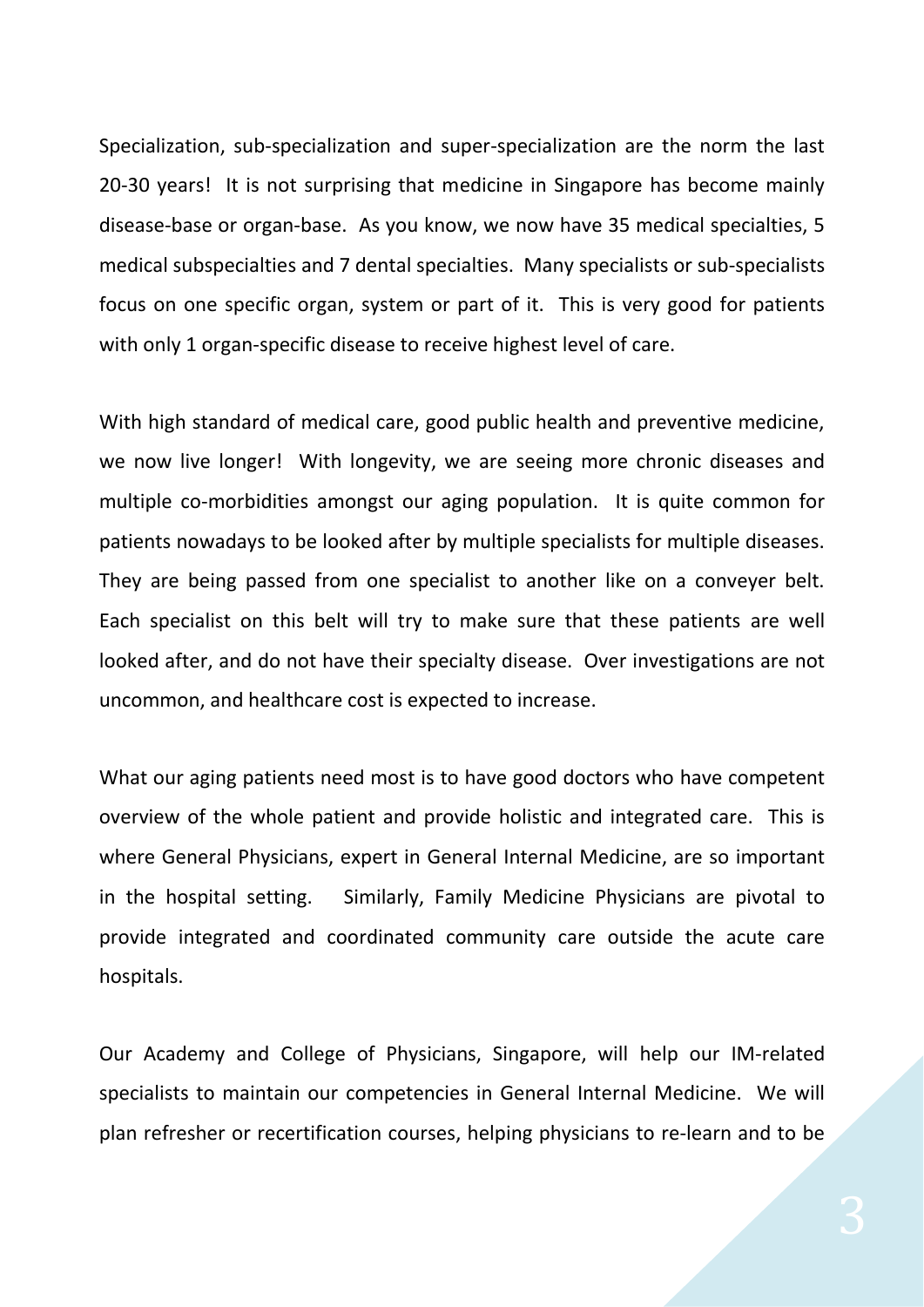retrained in General Internal Medicine. Such courses are not restricted to physicians. Surgeons and other clinicians are welcome to join.

I shall now briefly touch on the practice of General Surgery, from a physician's perspective. Last evening I attended a meeting of surgeons, mainly to discuss how best to mobilize surgical specialists and subspecialists to provide good General Surgery care, as well as emergency surgeries, in a 1000-bed regional hospital. I was the only physician at the meeting. Without much vested interest, my observation and opinion could be considered as unbiased. My conclusion was that if you are not a neurosurgeon, a cardiothoracic surgeon, an orthopedic surgeon, a plastic surgeon, an ENT surgeon or an eye surgeon, please do not lose your General Surgical skills while pursuing excellence in your surgical specialties or sub-specialties. Maintaining good general surgical skills is important for private practice, but while you are still in public service, your general surgical skills are much needed to provide general surgical care, not just in a regional hospital, but also in a tertiary hospital. As such, please continue to contribute a significant amount of time in general surgery calls to maintain your skills.

For all inductees, please also devote some time to teach our medical students and junior doctors. The better you are as an Educator, the better you are a clinician.

Let me bring you back to the Academy. As Master of the Academy the last two (2) years, I realize the greatest asset of the Academy is our Fellows! With the commitment and dedication of our Council, senior and junior Fellows, Academy is progressing. The Vision of the Academy is to be a leading institution for postgraduate medical education and professional development of medical